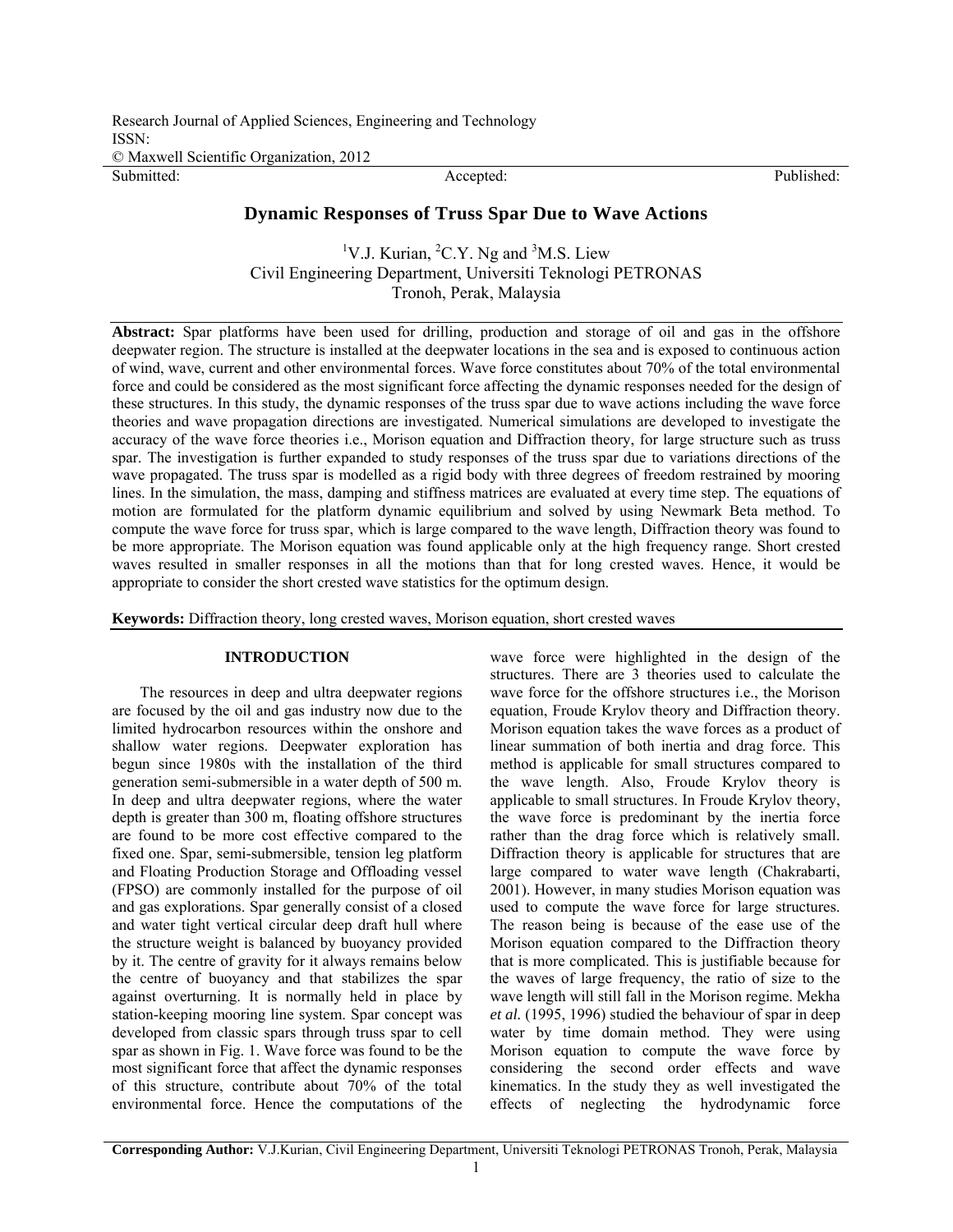*Res. J. Appl. Sci. Eng. Technol.,* 



Fig.1: Spar platform generations

on mooring line by modelling it as nonlinear spring. The behaviour of the spar subjected to regular, bichromatic and random was studied. Mansouri and Hadidi (2009) investigated the linear hydrodynamic analysis of truss spar by frequency domain. They estimated the wave force on truss section by modified Morison equation and Diffraction theory on hard tank and determined the dynamic responses due to random waves. Boccotti et al. (2012) performed an experimental study to investigate the accuracy of Morison equation for wave force acting on cylinders. The forces computed by using Morison equation were compared with the experimentally measured results. A frequency domain cumulated spectral analysis method was developed by Zheng and Liaw (2004) to estimate the higher order statistic of the linear oscillator responses driven by Morison wave force. Besides the wave force theories, the wave propagation direction is also another issue that affects the dynamic responses of the truss spar. According to the directions of the propagations, waves are categorized as long crested and short crested. Long crested waves are defined as waves propagated from uni-direction, while the short crested waves are defined as the linear summation of various long crested waves propagated from different directions. The short crested waves could be propagated from two directions i.e., the bi-directional waves or from more than two directions i.e., the multi-directional waves. For the realistic wind-generated sea state, the short crested waves would provide a better accuracy compared to the long crested waves. Furthermore, short crested wave has different properties compared to long crested wave (Jian *et al.*, 2008) and the appearances of these waves are three dimensional, complex and short crested (Chakrabarti, 2001). Even though many studies

were published focusing on long crested waves, the occurrence of such waves are rare in the real sea. Research focusing on short crested waves has been performed since 1970s. However, the scopes are mainly focused on directional wave force, directional wave spectrum, wave kinematics and vertical circular cylinder. Zhu (1993) presented a solution for the diffraction of short crested wave incident on a circular cylinder. It was shown that the wave loading obtained by using plane incident waves would be overestimated when the incident waves are short crested. A solution in closed form for the velocity of the nonlinear short crested waves being diffracted by vertical cylinder was presented by Zhu and Satravaha (1995). Zhu's theory was extended by Jian *et al*. (2008) to include the effect of a uniform current for different incident angles. They derived an analytical solution for the diffraction of short crested incident wave along positive x-axis direction on a large circular cylinder with current. Aage (1990) discussed the safety of using the reduced 3D loads in practical offshore design. The study proved that wave loads on cylinders in 3D wave are significantly smaller than that for 2D waves with identical spectra or even identical wave elevation time series. The wave induced forces due to short crested waves on vertical cylinders with circular, elliptical and square cross sections were discussed by Zhu and Moule (1994). Huntington and Thompson (1976) extended the linear diffraction theory used for large structures in regular long crested waves to short crested multi-directional random waves. The extended theory was applied to a large surface-piercing cylinder numerically and the results were compared with the experimental measured results.

The effectiveness of using short crested wave statistics for the design of offshore structures has been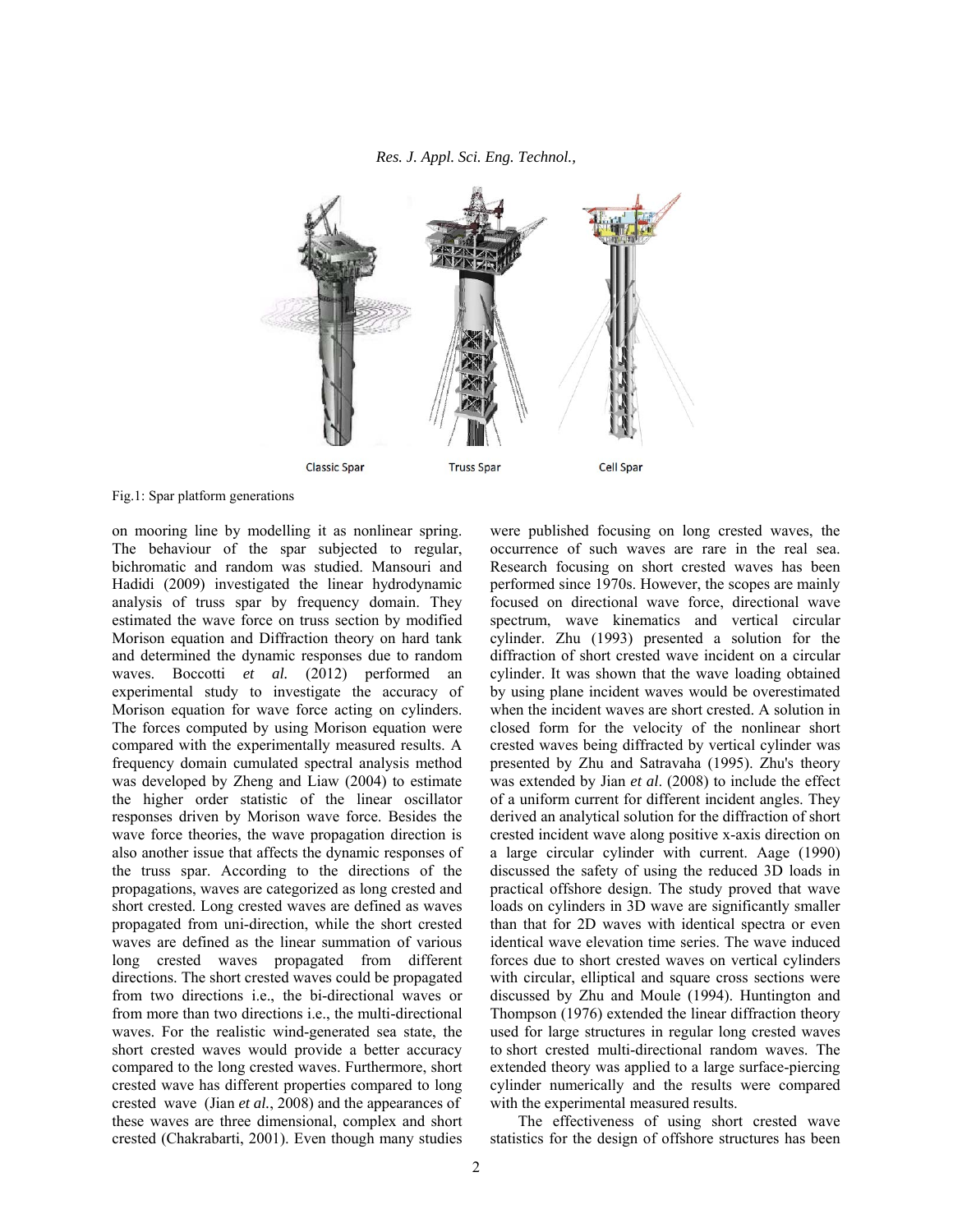investigated since the beginning of the research focusing on short crested waves began. Besides studying the accuracy of Morison equation for wave force of spar, in this study, also a numerical comparative study was performed by computing the wave force of a truss spar by diffraction theory subjected to long crested waves and short crested waves to investigate the responses of the structures due to the waves.

### **NUMERICAL FORMULATIONS**

**Wave kinematics:** In Linear Airy wave theory, the wave height is assumed to be small relative to the wave length or water depth, where the free surface boundary conditions are linearly made by dropping the wave height terms beyond the first order that satisfied the mean water level rather than the oscillating free surface. The theory expressed the first order velocity potential as:

$$
\Phi = \frac{\text{gH}}{2\omega} \frac{\cosh k(z+d)}{\cosh(kd)} \sin \Theta \tag{1}
$$

where,  $g$  is the gravity acceleration,  $H$  is the wave height, wave frequency,  $\omega = \frac{2\pi}{T}$ , wave number,  $k = \frac{2\pi}{L}$ , *T* is the wave period and *L* is the wave length.

The water particle velocities and accelerations in *x* and *z* direction are given as:

$$
u = \frac{\pi H \cosh k(z+d)}{T \sinh(kd)} \cos \Theta
$$
 (2)

$$
v = \frac{\pi H \sinh k(z+d)}{T \sinh(kd)} \sin \Theta
$$
 (3)

$$
\frac{\partial u}{\partial t} = \frac{2\pi^2 H}{T^2} \frac{\cosh k(z+d)}{\sinh(kd)} \sin\Theta \tag{4}
$$

$$
\frac{\partial v}{\partial t} = -\frac{2\pi^2 H \sinh(k(z+d))}{T^2 \sinh(kd)} \cos\Theta \tag{5}
$$

where, *z* is the vertical coordinate and  $\Theta = kx - \omega t$ .

 **Morison equation wave forces due to long crested waves:** To study the accuracy of the wave force theories, the wave force of truss spar prototype was first calculated by Morison equation, which incorporated the Linear Airy wave theory in the numerical simulation. The velocity components for x and z directions are given as Chakrabarti (2001):

$$
u_x = u - C_x (C_x u + C_y v) \tag{6}
$$

$$
u_z = -C_z(C_z u + C_y v) \tag{7}
$$

where,  $C_x$  and  $C_z$  are the *x* and *z* components of the unit vector *C* that act along the cylinder axis directed up or down.

The surge force is given as:

$$
F_x = C_M \rho \frac{\pi}{4} D^2 \frac{\partial u}{\partial t} + 0.5 C_D \rho D |w| u_x \tag{8}
$$

where,  $C_M$  and  $C_D$  are the inertia and drag coefficients, ρ is the mass density of water and *D* are the water density and spar hull diameter respectively. The same was applied to compute the surge force for soft tank, where the *D* was modified as the soft tank diameter.

The heave force is computed by carrying out a double integration of the dynamic pressure on the bottom surface of the spar hull, *b,* which is derived from the Bernoulli equation and the potential velocity.

$$
F_z = \iint \left[ \rho g \frac{H \cosh k(z+d)}{2 \cosh kd} \cos \Theta + \right.
$$
  
0.75 $\rho g \frac{\pi H^2}{L} \frac{1}{\sinh 2kd} \left( \frac{\cosh 2k(z+d)}{\sinh^2 kd} - \frac{1}{3} \right) \cos 2\Theta - \right.$   
0.25 $\rho g \frac{\pi H^2}{L} \frac{1}{\sinh 2kd} (\cosh 2k(z+d) - 1) \right] \partial b \qquad (9)$ 

Similar expression was implemented to estimate the heave force for heave plates and soft tank. In the cases, *b* and *z* will be replaced by the respective surface elevations and vertical coordinates considered.

o **Wave Diffraction Forces due to Long Crested Waves:** In the second case, the structure is assumed to be a large structure, where the diffraction effect caused by the existence of the structure is taken into account. The spar hull is predominated by inertia force and drag force could be neglected. The surge force is given as Berthelsen (2000):

$$
F_{x \text{ hull}} = \frac{2\rho g H}{k} A(kr) \int_{-h}^{0} e^{ky} \cos(\alpha_1 - \omega t) \tag{10}
$$

In complex notation, the force becomes:

$$
F_{x \text{ hull}} = \frac{2\rho g H}{k^2} A(kr) \left[ 1 - e^{-kh} \right] e^{i\alpha_1} e^{-i\omega t} \tag{11}
$$

where,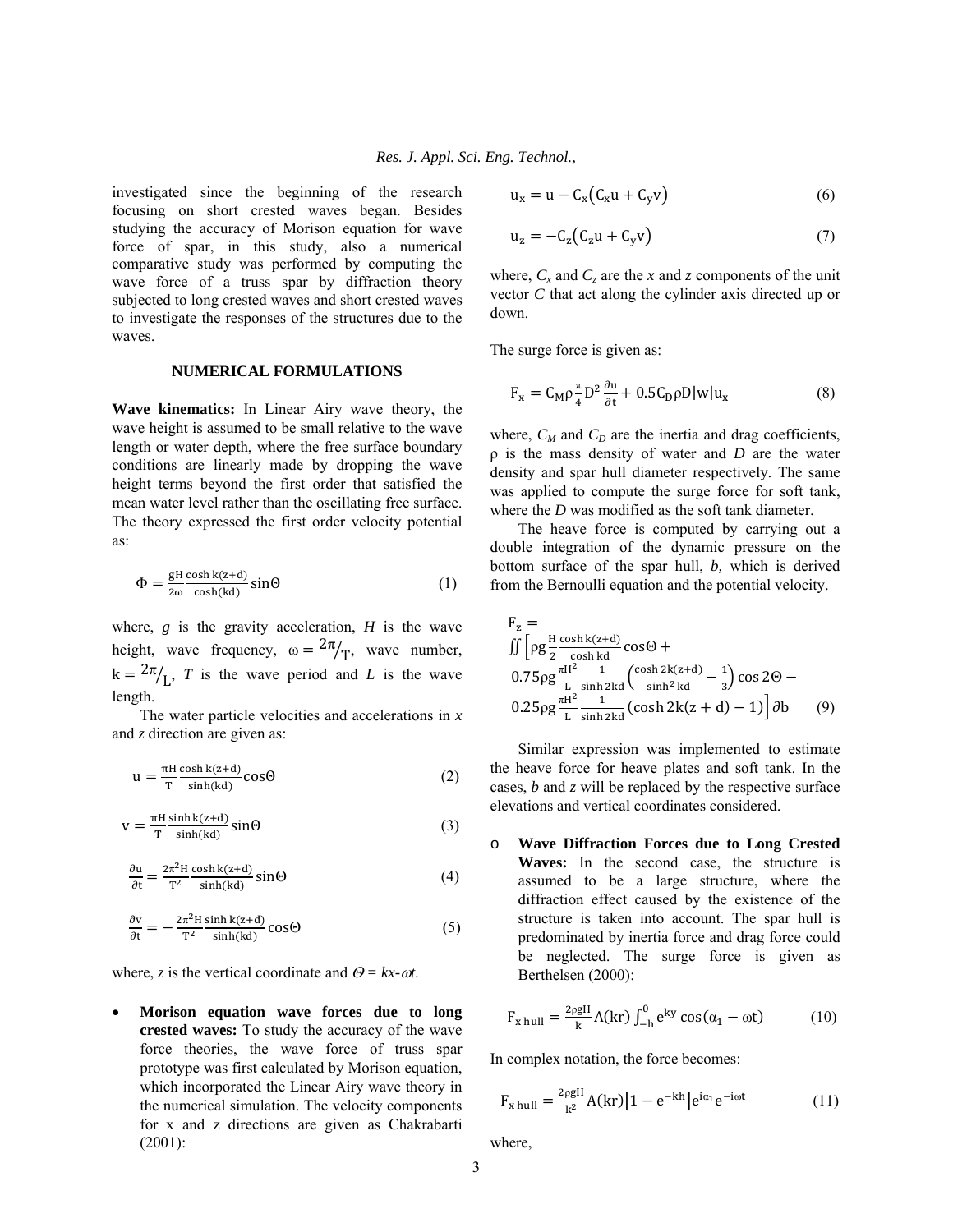*Res. J. Appl. Sci. Eng. Technol.,* 

$$
A(kr) = \frac{1}{\sqrt{J_1'(kr)^2 + Y_1'(kr)^2}}
$$
(12)

$$
\tan \alpha_1 = \frac{J_1'(\text{kr})}{Y_1(\text{kr})}
$$
\n(13)

where,  $J'_n$  is the derivative of the Bessel function of the first kind of order n and  $H'_n$  is the derivative of the Hankel function of the first kind of order *n*. The surge force for soft tank was modified as:

$$
F_{x\text{ soft tank}} = \frac{2\rho gH}{k} A(kr) \int_{\text{stb}}^{\text{stt}} e^{ky} \cos(\alpha_1 - \omega t) \qquad (14)
$$

where, *stt* is the soft tank top elevation and *stb* is the soft tank bottom elevation.

The heave diffraction force was given as the product of diffraction coefficient *(1-0.5sin (kR))* and the Froude-Krylov force. Hence the force acting on the bottom of the spar hull could be written as

$$
F_z = \left[1 - \frac{1}{2}\sin(kr)\right] \rho g H \pi r^2 \left(\frac{J_1(kr)}{kr}\right) e^{-kh} \cos(\alpha_2 - \omega t) \tag{15}
$$

Or in complex notation as

$$
F_z = \left[1 - \frac{1}{2}\sin(kr)\right] \rho g H \pi r^2 \left(\frac{J_1(kr)}{kr}\right) e^{-kh + i\alpha_2} e^{-i\omega t}
$$
\n(16)

The same expression was applied to estimate the heave diffraction force for heave plates and soft tank, where *h* was replaced by the respective surface elevations. The pitch moment was determined by integrating the product of the surge force as in eq. (11) and the lever arm along the hull axis. The moment for spar hull and soft tank were given as:

$$
M_{y \text{ hull}} = \int_{-h}^{0} (z + d) F_{x \text{ hull}} dz \tag{17}
$$

$$
M_{y\text{ soft tank}} = \int_{\text{stb}}^{\text{stt}} (z + d) F_{x\text{ soft tank}} dz \tag{18}
$$

o **Wave Diffraction Forces due to Short Crested Waves:** To consider the real sea conditions, the numerical simulation for wave diffraction forces of the classic spar subjected to short crested waves was developed in the second case. The surge diffraction force of spar hull due to short crested waves was given as Zhu (1993):

$$
F_{x \text{ hull}} = \int_{-h}^{0} \frac{dFz}{dz} dz
$$
 (19)

$$
F_{x \text{ hull}} = \int_{-h}^{0} -2\pi\rho g r H \frac{\cosh k(z+d)}{\cosh kd} e^{-i\omega t} R(k_x, k_y, k, r) dz
$$
\n(20)

where,

$$
R(k_x, k_y, k, r) = \n i[R_0(k_x, k_y, k, r) + \sum_{n=1}^{\infty} R_n(k_x, k_y, k, r)]
$$
\n(21)

$$
R_0(k_x, k_y, k, r) =
$$
  
\n
$$
J_1(k_x r)J_0(k_y r) - \frac{k_x J_1'(k_x r)J_0(k_y r) + k_x J_1(k_x r)J_0'(k_y r)}{k H_1(kr)}
$$
  
\n(22)

$$
R_n(k_x, k_y, k, r) = i^{2n} \{ [J_{2n+1}(k_x r)J_{2n}(k_y r) - B_{2n+1} H_1(kr)] - [J_{2n-1}(k_x r)J_{2n}(k_y r) - B_{2n-1} H_1(kr)] \}
$$
\n(23)

The surge diffraction force for soft tank was given as

$$
F_{x \text{ soft tank}} = f_{\text{stb}}^{\text{stt}} - 2\pi\rho g r H \frac{\cosh k(z+d)}{\cosh kd} e^{-i\omega t} R(k_x, k_y, k, r) dz \qquad (24)
$$

The heave component was estimated by carrying out a double integration of the dynamic pressure on the bottom surface of the spar hull, *b* that was derived from Bernoulli equation and the potential velocity. The heave diffraction force was given as:

$$
F_x = \iint \left[ \rho g r \frac{\cosh k(z+d)}{\cosh kd} \cos \theta + \frac{3}{4} \rho g \frac{\pi H^2}{L} \frac{1}{\sinh 2kd} \left( \frac{\cosh 2k(z+d)}{\sinh^2 kd} - \frac{1}{3} \right) \cos 2\theta - \frac{1}{4} \rho g \frac{\pi H^2}{L} \frac{1}{\sinh 2ks} (\cosh 2k(z+d) - 1) \right] \partial b \tag{25}
$$

| Variable              | Model  | Prototype   |
|-----------------------|--------|-------------|
| Hull                  |        |             |
| Diameter, m           | 0.300  | 12.000      |
| Total length, m       | 0.430  | 17.200      |
| Draft,m               | 0.225  | 9.000       |
| Wall thickness,m      | 0.002  | 0.080       |
| <b>Truss section</b>  |        |             |
| Diameter,m            | 0.01   | 0.400       |
| Diagonal length, m    | 0.256  | 10.240      |
| Nos. diagonal member  | 24     | 24          |
| Vertical length,m     | 0.143  | 5.720       |
| Nos. vertical member  | 12     | 12          |
| Wall thickness,m      | 0.002  | 0.080       |
| Soft tank             |        |             |
| Nos. vertical plate   | 4      | 4           |
| Length, m             | 0.300  | 12.000      |
| Depth,m               | 0.050  | 2.000       |
| Nos. horizontal plate | 2      | 2           |
| Length,m              | 0.300  | 12.000      |
| Depth,m               | 0.300  | 12.000      |
| Wall thickness,m      | 0.002  | 0.080       |
| Total Weight, kg      | 80.889 | 5176925.169 |
|                       |        |             |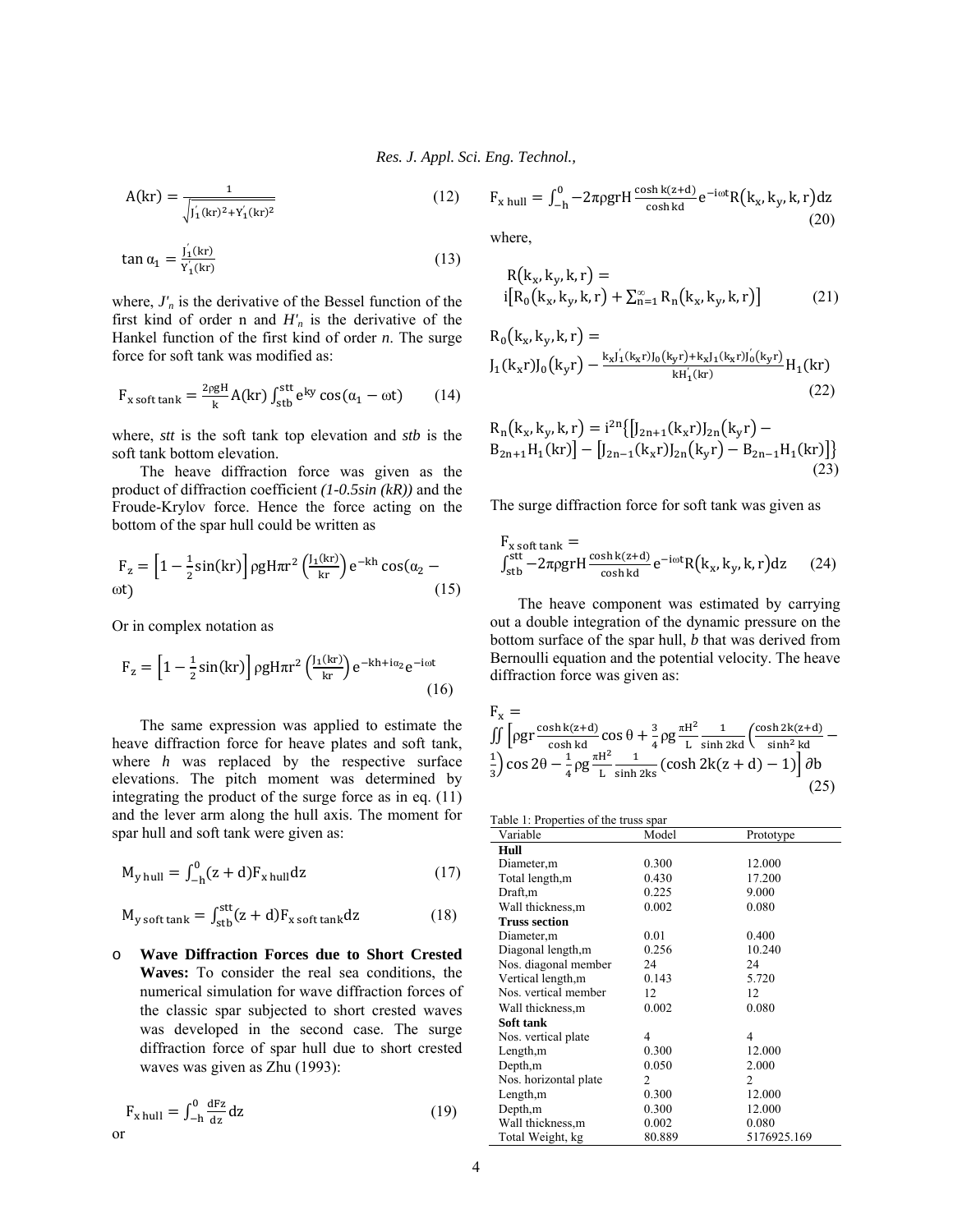| Model           |                     | Prototype       |                 |                     |                 |
|-----------------|---------------------|-----------------|-----------------|---------------------|-----------------|
| Wave period (s) | Wave frequency (Hz) | Wave height (m) | Wave period (s) | Wave frequency (Hz) | Wave height (m) |
| 0.6             | 1.67                | 0.04            | 3.8             | 0.0417              | 1.60            |
| 0.7             | 1.43                | 0.04            | 4.4             | 0.0357              | 1.60            |
| 0.8             | 1.25                | 0.05            | 5.1             | 0.0313              | 2.00            |
| 0.9             | 1.11                | 0.05            | 5.7             | 0.0278              | 2.00            |
| 1.0             | 1.00                | 0.06            | 6.3             | 0.0250              | 2.40            |
| 1.2             | 0.83                | 0.06            | 7.6             | 0.0208              | 2.40            |
| 1.4             | 0.71                | 0.07            | 8.9             | 0.0179              | 2.80            |
| 1.6             | 0.63                | 0.08            | 10.1            | 0.0156              | 3.20            |
| 1.8             | 0.56                | 0.08            | 11.4            | 0.0139              | 3.20            |
| 2.0             | 0.50                | 0.08            | 12.6            | 0.0125              | 3.20            |

*Res. J. App pl. Sci. Eng. Te chnol.,* 

The same expression was employed to estimate the heave diffraction force for heave plates and soft tank, where b and z will be replaced by the respective surface elevations and vertical coordinates, respectively. The total moment about the axis parallel to the y-axis passing through the bottom of the cylinder was given as:

$$
M_{y \text{ hull}} = \int_{-h}^{0} (z + d) F_{x \text{ hull}} dz
$$
 (26)

$$
M_{y\text{ soft tank}} = \int_{\text{stb}}^{\text{stt}} (z + d) F_{x\text{ soft tank}} dz \qquad (27)
$$

## **NUME ERICAL RESU ULTS AND D DISCUSSION**

The dynamic responses of the truss spar prototype as shown in Fig. 2 were determined numerically. The simulations considered the truss spar properties as shown in Table 1 and the generated wave characteristics as shown in Table 2 as the input and the results were compared among the wave force theories and wave directions. The prototype was scaled up from an experimental model with a scale 1:40 by Froude Scaling Law.

Figure 2 to 4 presented the dynamic responses of truss spar prototype in terms of Response Amplitude Operator (RAO) by incorporated the Morison equation and Diffraction theory. In general, it could be observed that the trends of the RAOs for surge, heave and pitch motions agree for both the theories. Morison equation is applicable to structure that is small compared to the wave length; it is justifiable for the high frequency range. It is noticeable that the magnitudes agreed only at the high frequency range. The magnitudes of the RAOs were found significantly varied at the low frequency range, where maximum differences of about 89, 71 and 86% were found for surge, heave and pitch RAOs, respectively.

Figure 5 to 7 show the comparison of surge, heave and pitch RAOs of truss spar by diffraction theory subjected to long crested and short crested waves. The



Fig. 2: Truss spar model configurations (in mm)

trends of the surge heave and pitch RAOs agreed for both the wave propagated directions. For surge RAO comparison, as shown in Fig. 5, short crested waves generally resulted in smaller responses as compared to the long crested waves. However, for frequencies 0.079H Hz and 0.099H Hz, the short crested waves s were found 28 and 92% greater than the long crested. Heave and pit ch RAOs comp parison are pre esented in Fig. 6 and 7. The responses due to short crested waves were found much smaller than that for long crested waves,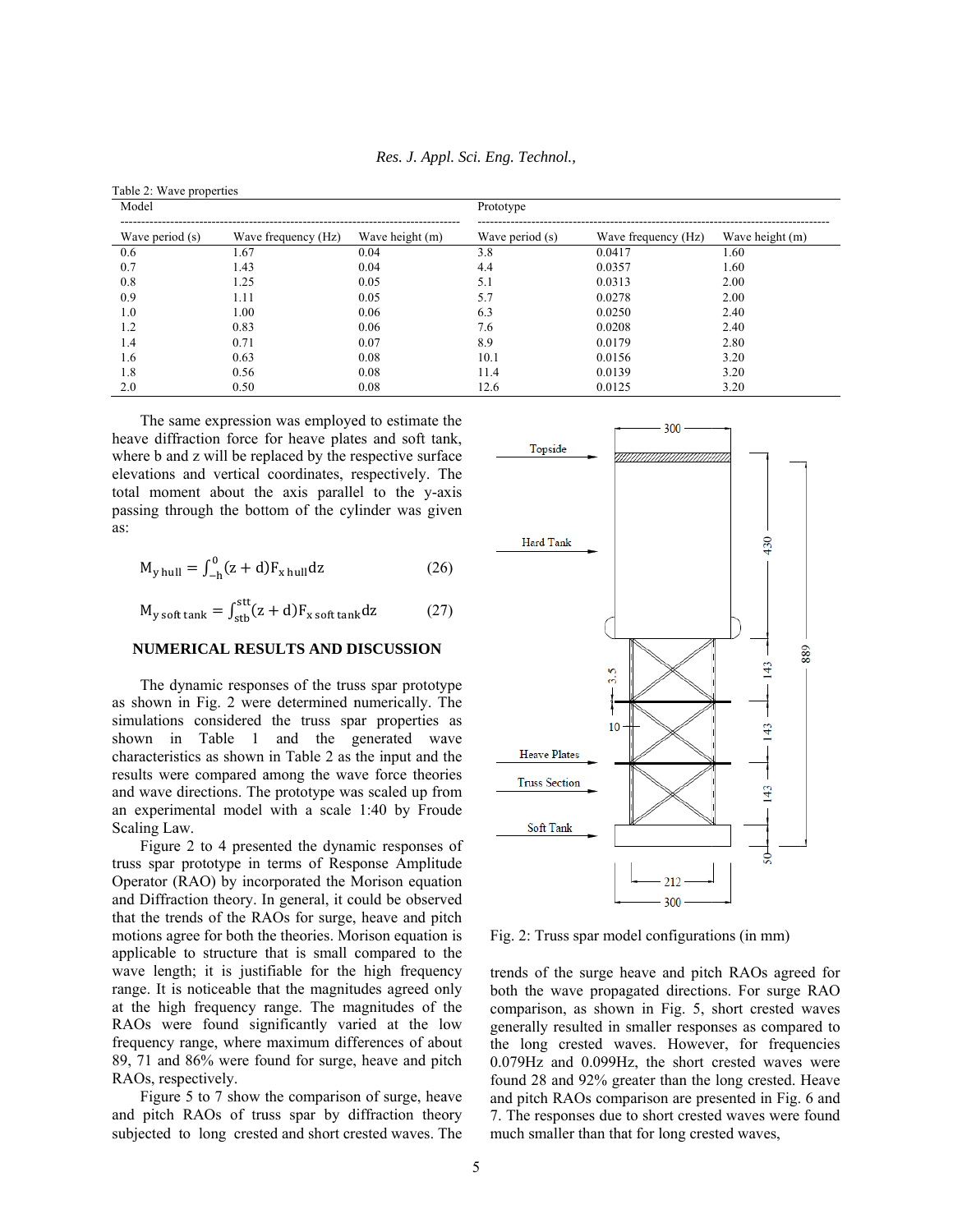

















Fig. 7: Heave RAO for wave directions comparison



Fig. 8: Pitch RAO for wave directions comparison